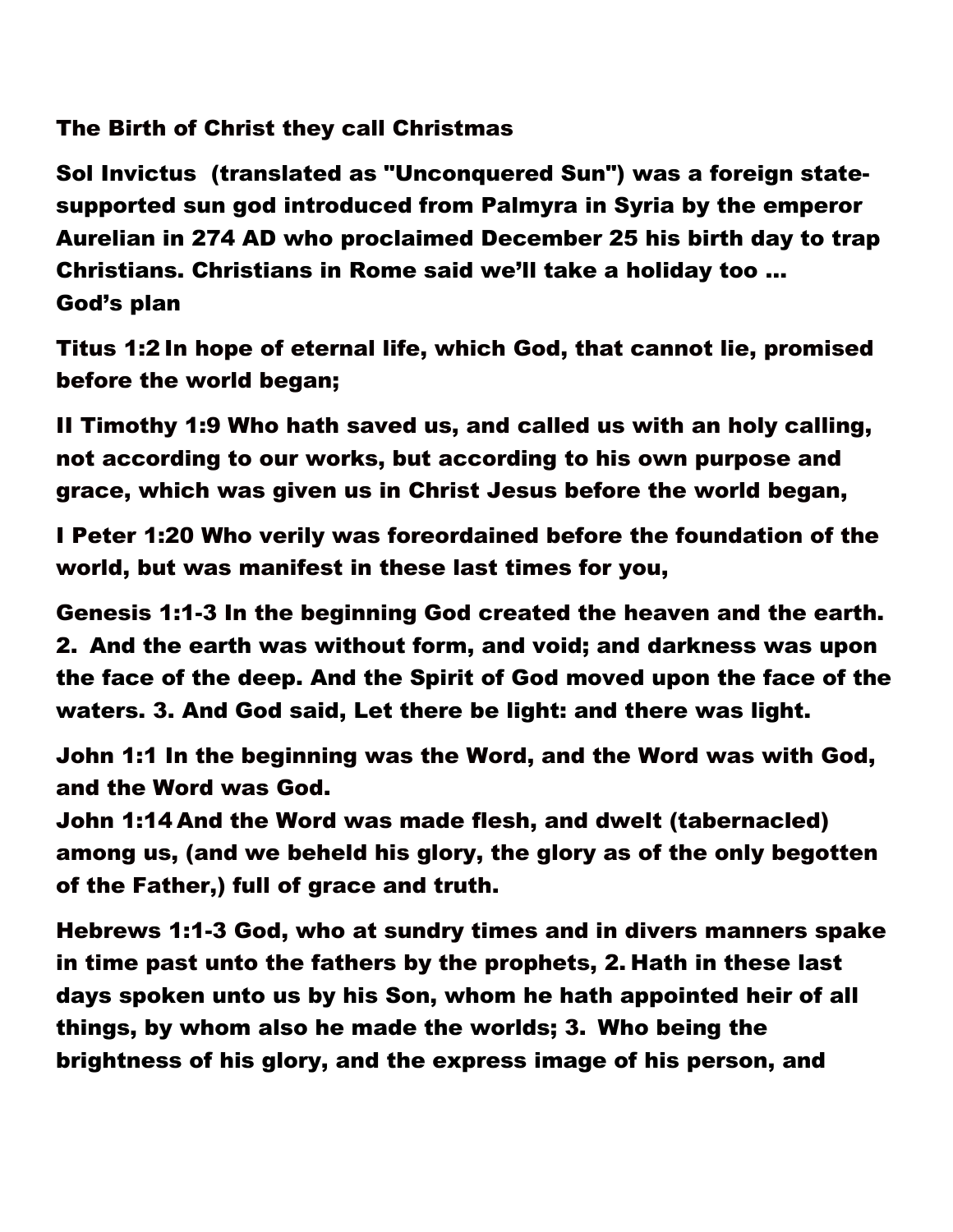upholding all things by the word of his power, when he had by himself purged our sins, sat down on the right hand of the Majesty on high:

Genesis 3:15 And I will put enmity between thee and the woman, and between thy seed and her seed; it shall bruise thy head, and thou shalt bruise his heel.

Same seed promise to Noah, Abraham, Isaac & Jacob plus King David

Galatians 3:16 Now to Abraham and his seed were the promises made. He saith not, And to seeds, as of many; but as of one, And to thy seed, which is Christ.

Galatians 4:4 But when the fulness of the time was come, God sent forth his Son, made of a woman, made under the law,

Imagine yourself taught about Christ and becoming a Christian in 40 AD and having the honor of going back to Jerusalem with the Apostle Paul and investigating the whole story of Jesus from the original sources and eyewitnesses: Luke Got to do that about 55 AD …

Luke 1:1-4 Forasmuch as many have taken in hand to set forth in order a declaration of those things which are most surely believed among us  $2$  Even as they delivered them unto us, which from the beginning were eyewitnesses, and ministers of the word;

The Apostles are Eye witnesses

Luke 24:48-49 And ye are witnesses of these things.<sup>49</sup> And, behold, I send the promise of my Father upon you: but tarry ye in the city of Jerusalem, until ye be endued with power from on high.

Acts 1:8 But ye shall receive power, after that the Holy Ghost is come upon you: and ye shall be witnesses unto me both in Jerusalem, and in all Judaea, and in Samaria, and unto the uttermost part of the earth.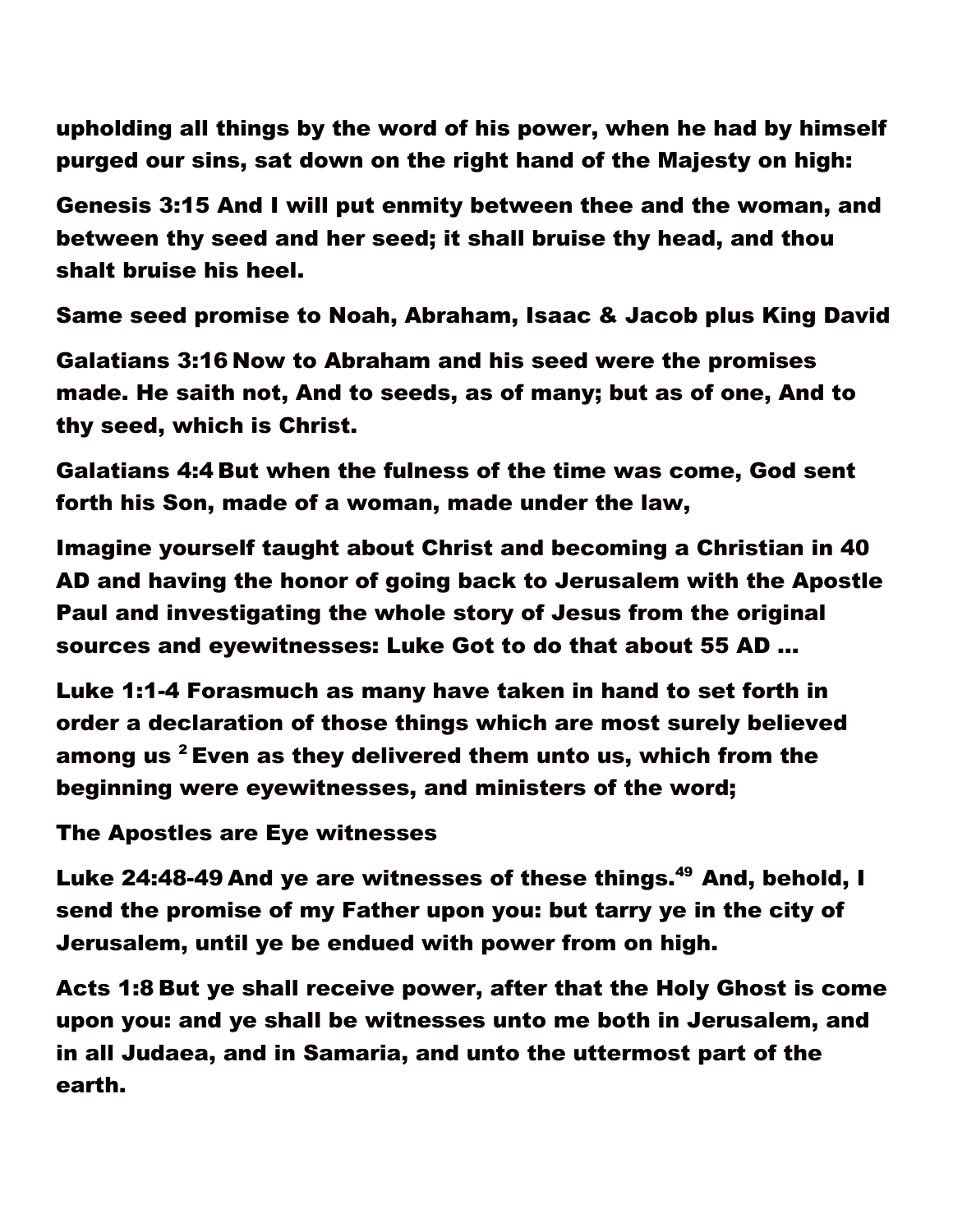## — <u>Jerome</u>: <u>De viris inlustribus</u> (On Illustrious Men), chapter III.

Matthew, who is called Levi, who from a publican came to be an apostle, first of all composed a Gospel of Christ in Judaea in the Hebrew language and characters for the benefit of those of the Jews who had believed. Who translated it after that in Greek. Moreover, the Hebrew itself is preserved to this day in the library at Caesarea, which the martyr Pamphilus so diligently collected. I also was allowed by the Nazarenes who use this volume in the Syrian city of Beroea to copy it.

### — Irenaeus, Against Heresies 3:1 [c.175-185 A.D.]

Matthew also issued a written gospel among the Hebrews in their own dialect.

Matthew wrote first what Jesus said in Hebrew let's call it: Hebrew proto Matthew.

The Five Discourses of Matthew refers to five specific discourses by Jesus within the Gospel of Matthew arranged by subject matter.

The five discourses or lessons end using the closing sentence or formula: "when Jesus had finished speaking" they are:

the Sermon on the Mount, Matthew 7:28,

the Mission Discourse, Matthew 11:1

the Parabolic Discourse, Matthew 13:53

the Discourse on the Church, Matthew 19:1

and the Discourse on End Times. Matthew 26:1

Each of the discourses has a shorter parallel in the Gospel of Mark or the Gospel of Luke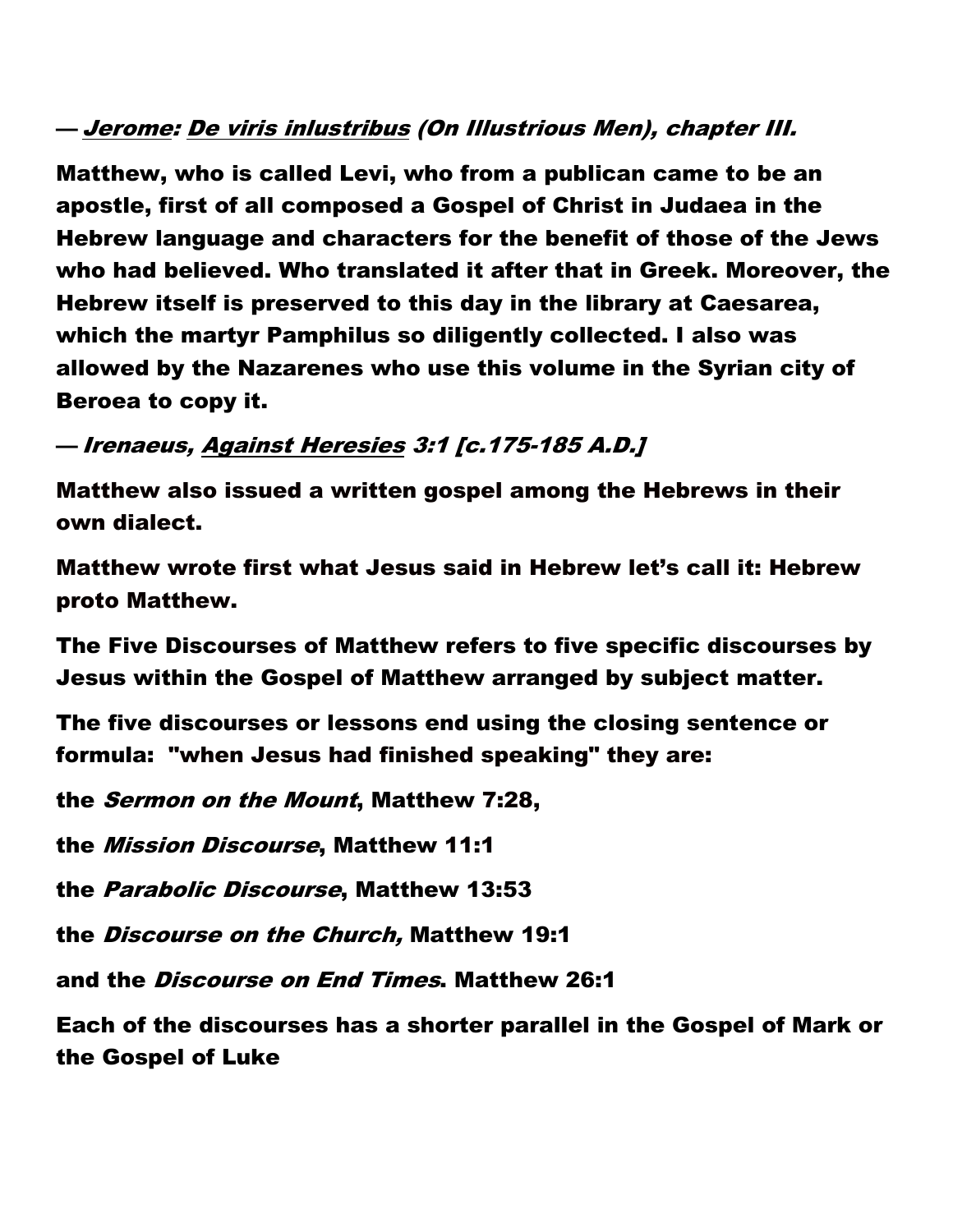Mark early Church Fathers say was the scribe of Peter wrote mainly what Christ did …

Luke and the Apostle Paul speaking of Mark calls him "minister".

Acts 12:12 And when he had considered the thing, he came to the house of Mary the mother of John, whose surname was Mark; where many were gathered together praying.

Acts 13:5 And when they were at Salamis, they preached the word of God in the synagogues of the Jews: and they had also John to their minister.

II Timothy 4:11 Only Luke is with me. Take Mark and bring him with thee: for he is profitable to me for the ministry.

Luke 1:1-4 Forasmuch as many have taken in hand to set forth in order a declaration of those things which are most surely believed among us

2. Even as they delivered them unto us, which from the beginning were eyewitnesses, and ministers of the word;

3. It seemed good to me also, having had perfect understanding of all things from the very first, to write unto thee in order, most excellent Theophilus,

4. That thou mightest know the certainty of those things, wherein thou hast been instructed.

Luke 1:26-27 And in the sixth month the angel Gabriel was sent from God unto a city of Galilee, named Nazareth,

27 To a virgin espoused to a man whose name was Joseph, of the house of David; and the virgin's name was Mary.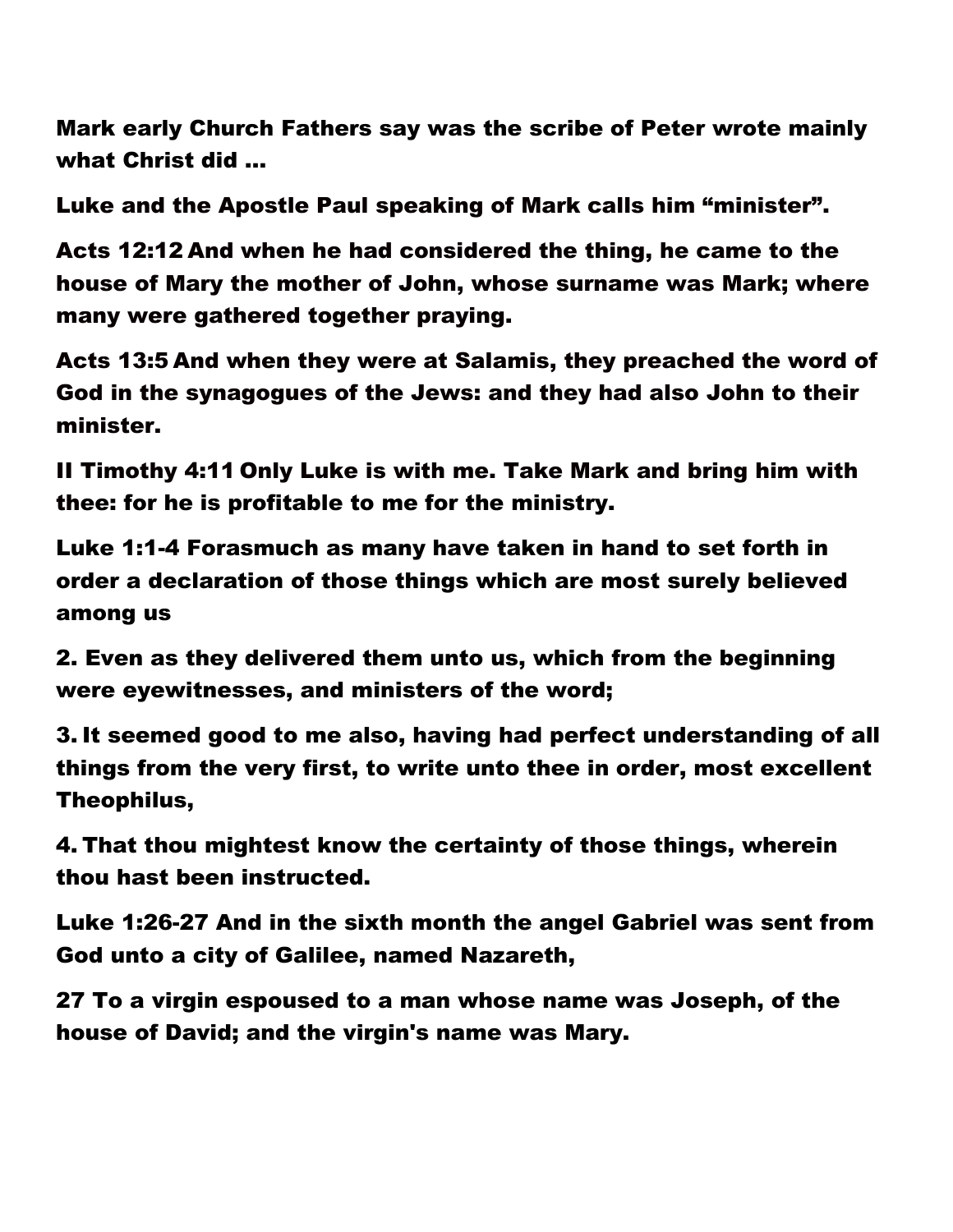Matthew 1:18-23 Now the birth of Jesus Christ was on this wise: When as his mother Mary was espoused to Joseph, before they came together, she was found with child of the Holy Ghost.

Matthew 1:19-23 Then Joseph her husband, being a just man, and not willing to make her a public example, was minded to put her away privily.

Matthew 1:20 But while he thought on these things, behold, the angel of the Lord appeared unto him in a dream, saying, Joseph, thou son of David, fear not to take unto thee Mary thy wife: for that which is conceived in her is of the Holy Ghost.

Matthew 1:21 And she shall bring forth a son, and thou shalt call his name Jesus: for he shall save his people from their sins.

Matthew 1:22 Now all this was done, that it might be fulfilled which was spoken of the Lord by the prophet, saying,

Matthew 1:23 Behold, a virgin shall be with child, and shall bring forth a son, and they shall call his name Emmanuel, which being interpreted is, God with us.

Isaiah 7:14 Therefore the Lord himself shall give you a sign; Behold, a virgin shall conceive, and bear a son, and shall call his name Immanuel.

Hebrew unbelievers say the wrong word used in Isaiah, Almah (ALma) not *bethulah* (*BETH-oo-lah*), to separate a virgin from her privacy.

The Virgin Birth of Jesus Christ the Son of God is the unique and by the unanimous testimony of the first century of the Christian era, the gospels themselves being just about the most historical documents known to mankind; and the apostle Matthew cited this prophecy as a predictive announcement of Christ's birth. No arrogant and conceited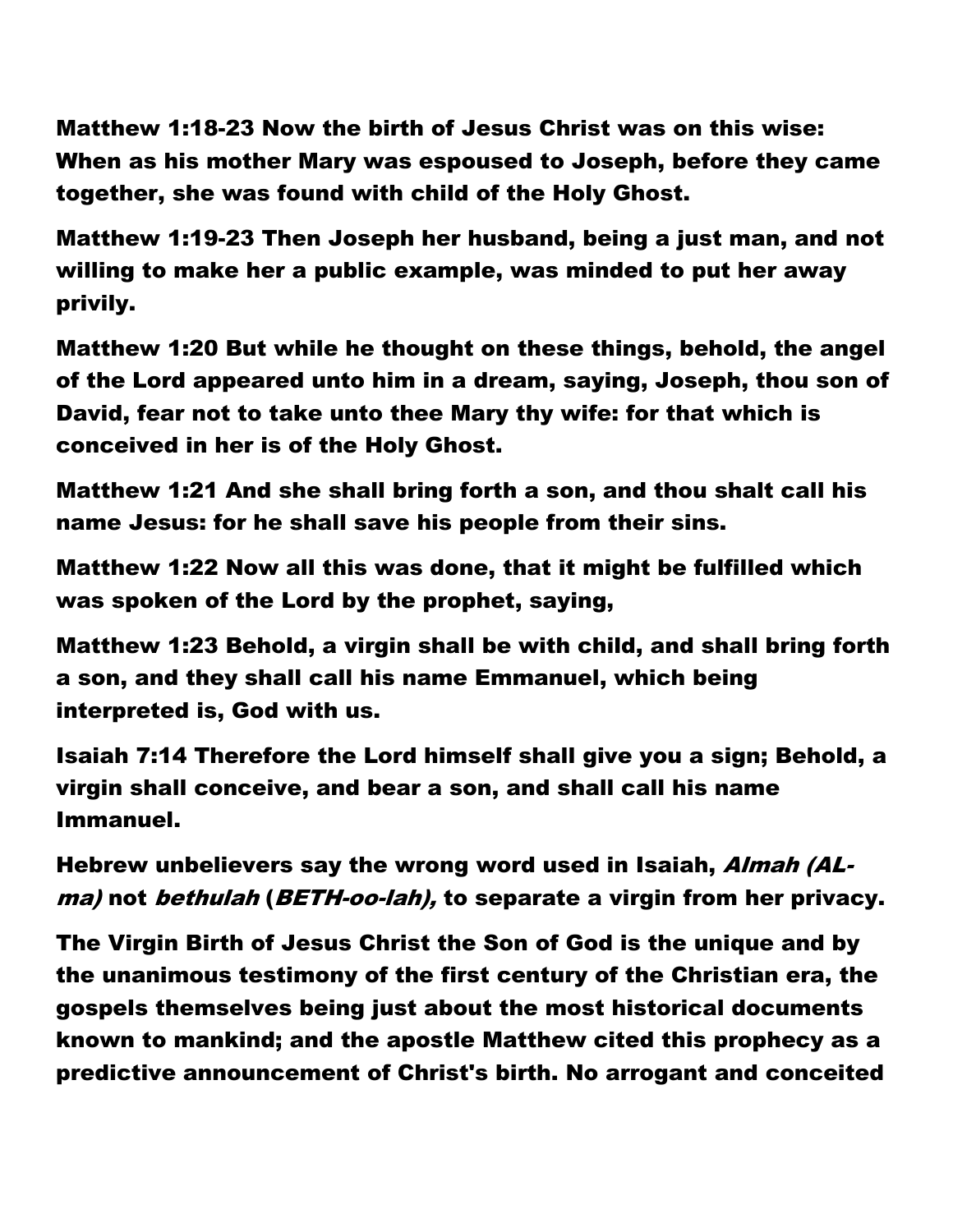modern seminarian has any right or ability whatever to contradict the testimony of an inspired apostle of Jesus Christ on a subject like this.

But, how about the word  $\sim$  almah]? Does it not have a possible meaning of "young woman"; and could the allegation of unbelievers be true?

A fact apparently unknown to critical enemies of God's Word is that the true meaning of any word must finally be determined, not by any etymological data, but by the USAGE of it. Look at the following: hamburgers are not made out of ham; trotlines do not trot; catheads have nothing to do with cats.

Let us take a look at the usage of  $\sim$  almah]. We are indebted to Homer Hailey for the following summary on the usage of [~`almah] in God's Word:

"This word was never used of a married woman, nor of an immoral woman. This word occurs six times in Biblical passages in addition to the one before us. In every instance, the word refers to an unmarried, chaste woman. (1) In Genesis 24:43, Rebekah is called [~`almah], and also [~bethuwlah], a woman whom no man had known (Genesis 24:16).

Genesis 24:16 And the damsel was very fair to look upon, a virgin, neither had any man known her: and she went down to the well, and filled her pitcher, and came up.

Genesis 24:43 Behold, I stand by the well of water; and it shall come to pass, that when the virgin cometh forth to draw *water*, and I say to her, Give me, I pray thee, a little water of thy pitcher to drink;

250 years before Christ was born the Greek Septuagent translation of what we now call the Old Testament was completed by 70 Hebrew scholars who spoke Hebrew and Greek fluently, and they translated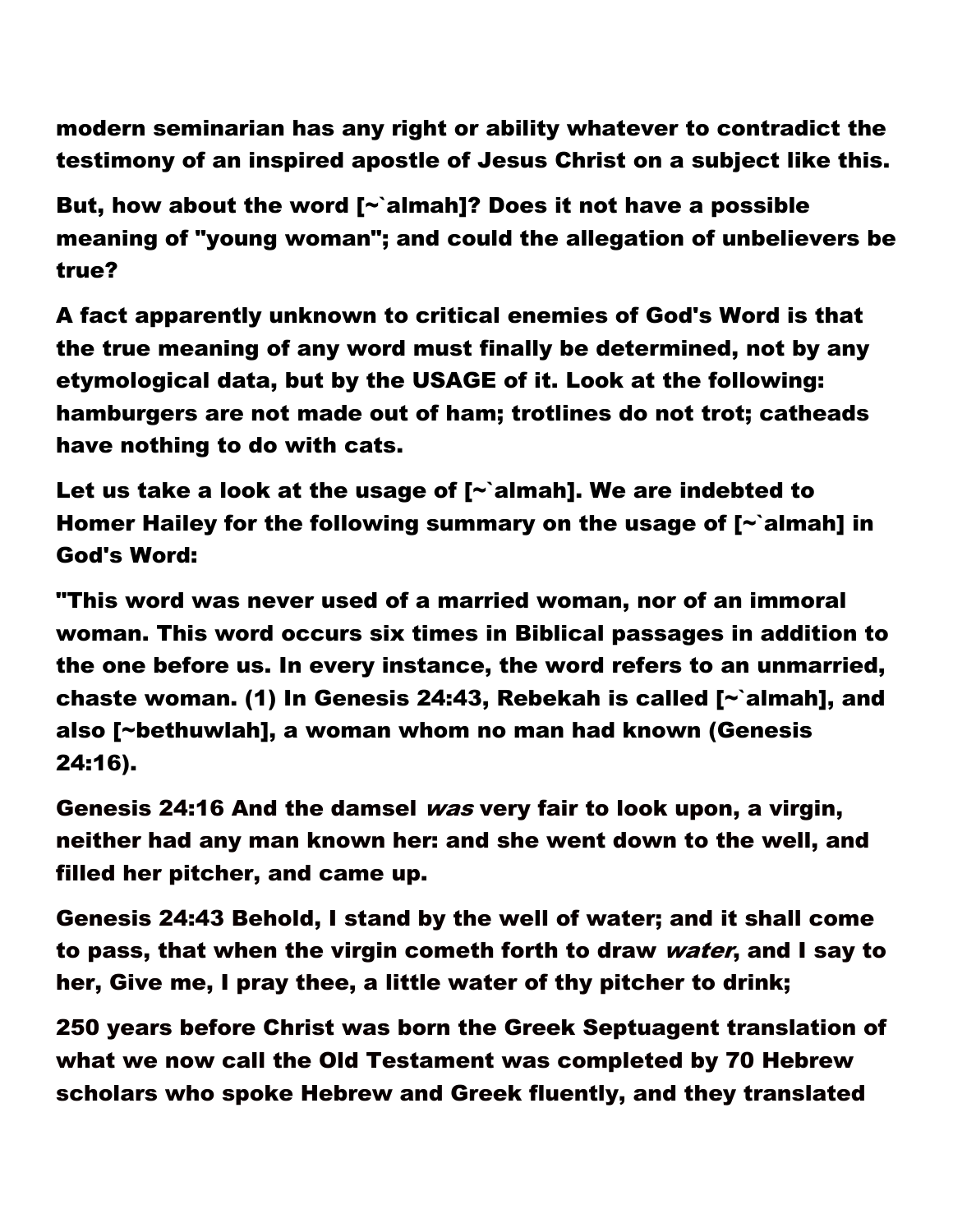the word in these passages into the Greek word [parthenose], meaning exactly the same thing as [~`almah]. These were pre-eminent "Bible" scholars of their time, and probably knew what they were doing.

(2) In Exodus 2:8, Moses' sister, Miriam, in her childhood is called [~`almah]. (3) and (4) Twice in the Song of Solomon it refers to a chorus of young women (Song of Solomon 1:3) distinguished from Solomon's queens and concubines (Song of Solomon 6:8). (5) And in Proverbs 30:19 it refers to a maiden in contrast to an adulterous woman. (6) In Psalms 68:25 the word describes the damsels who played timbrels in the sanctuary; and any assumption that those damsels were anything but virgins is impossible."

Remember that there are no Biblical examples of where the word [~`almah] ever referred to anyone except a virgin in the usual sense of the word.

Two hundred fifty years before Christ was born, the Septuagint (LXX) version of the Hebrew Scriptures was translated into the Greek language by seventy of the most renowned scholars on earth at that time. Here it is:

"O house of David ... Therefore the Lord himself shall give you a sign; Behold, the virgin shall conceive in the womb, and shall bring forth a son, and thou shalt call his name Immanuel."

Thus the great scholars who gave us the Hebrew Bible in the Greek language translated the Hebrew  $\lceil \cdot \rceil$  almah] with a word that evil men could not possibly misunderstand; and we believe that no group of scholars has yet appeared in human history that outranks the ability and quality of the famed "seventy" who authored the LXX. No Professor Twiddle D.D., Dr. Conceit, or Dr. Smart, or Dr. Anybody else has learned any more about the Hebrew tongue than was most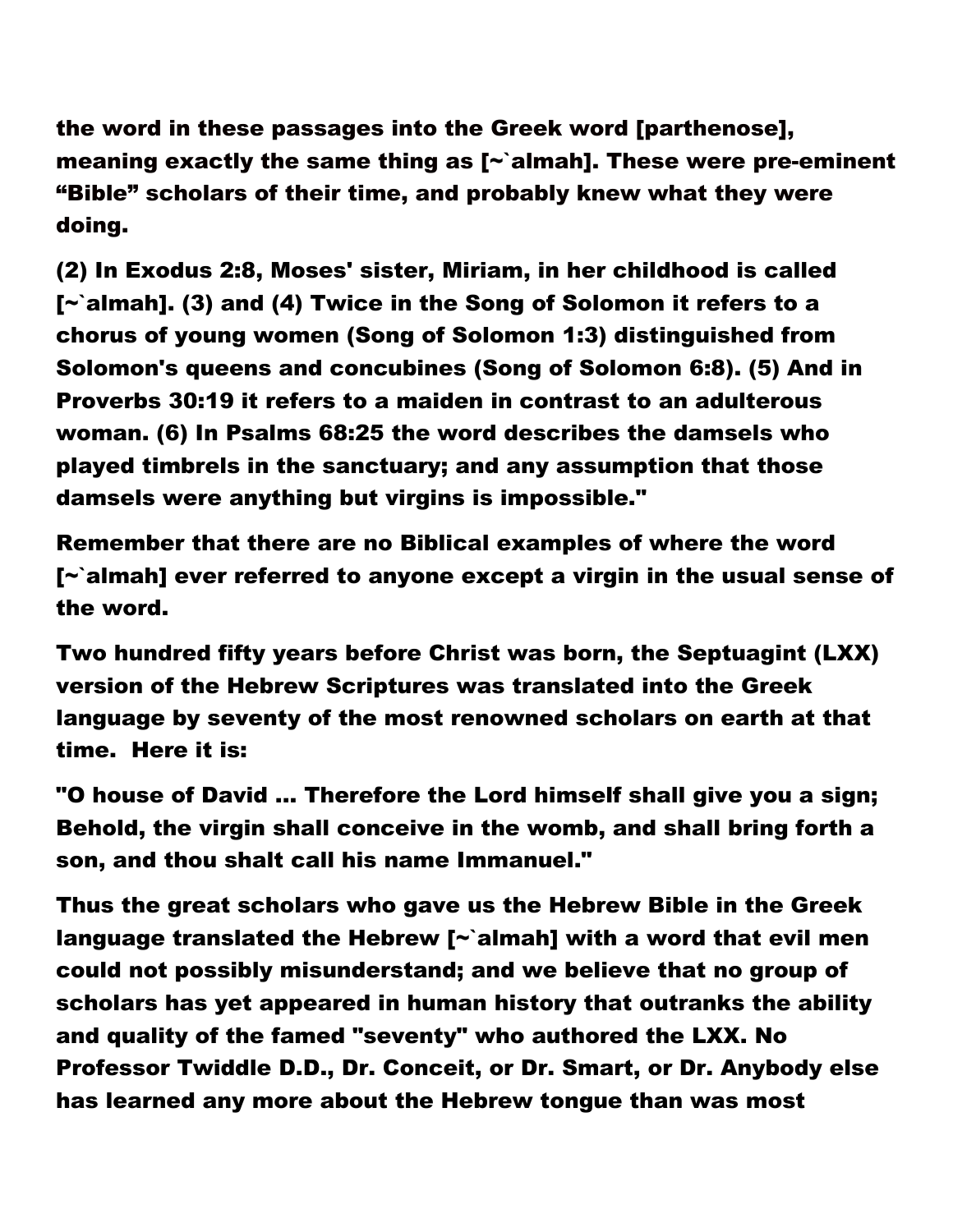certainly known to the translators of the Septuagint Version of the Bible

Isaiah tells us about that child born of a virgin a chapter over cf:

Isaiah 9:6-7 For unto us a child is born, unto us a son is given: and the government shall be upon his shoulder: and his name shall be called Wonderful, Counsellor, The mighty God, The everlasting Father, The Prince of Peace. 7 Of the increase of *his* government and peace *there* shall be no end, upon the throne of David, and upon his kingdom, to order it, and to establish it with judgment and with justice from henceforth even for ever. The zeal of the LORD of hosts will perform this.

This was not a prophecy of the immediate future when Isaiah delivered it; but it is predictive prophecy of the "latter" times, and therefore, invariably in the Old Testament related to the times of the Messiah.

"It is the Child already foretold as Immanuel in Isaiah 7:14."who suddenly appears as the hope of the whole world.

#### WONDERFUL

Christ is indeed Wonderful in whatever dimension one views him. He is wonderful in his pre-existence, in his Virgin birth, in his role as executive in Creation and in the "upholding" of our universe. He is indeed wonderful in his mighty miracles, his unsurpassed teaching, his sufferings, his prophecies, his death, burial, and resurrection." He is wonderful in the establishment of his kingdom, the Church, and in his providential protection and blessing of his Holy Bride throughout history. He is wonderful in what he will yet accomplish when he appears the Second Time, apart from sin, and shall judge the living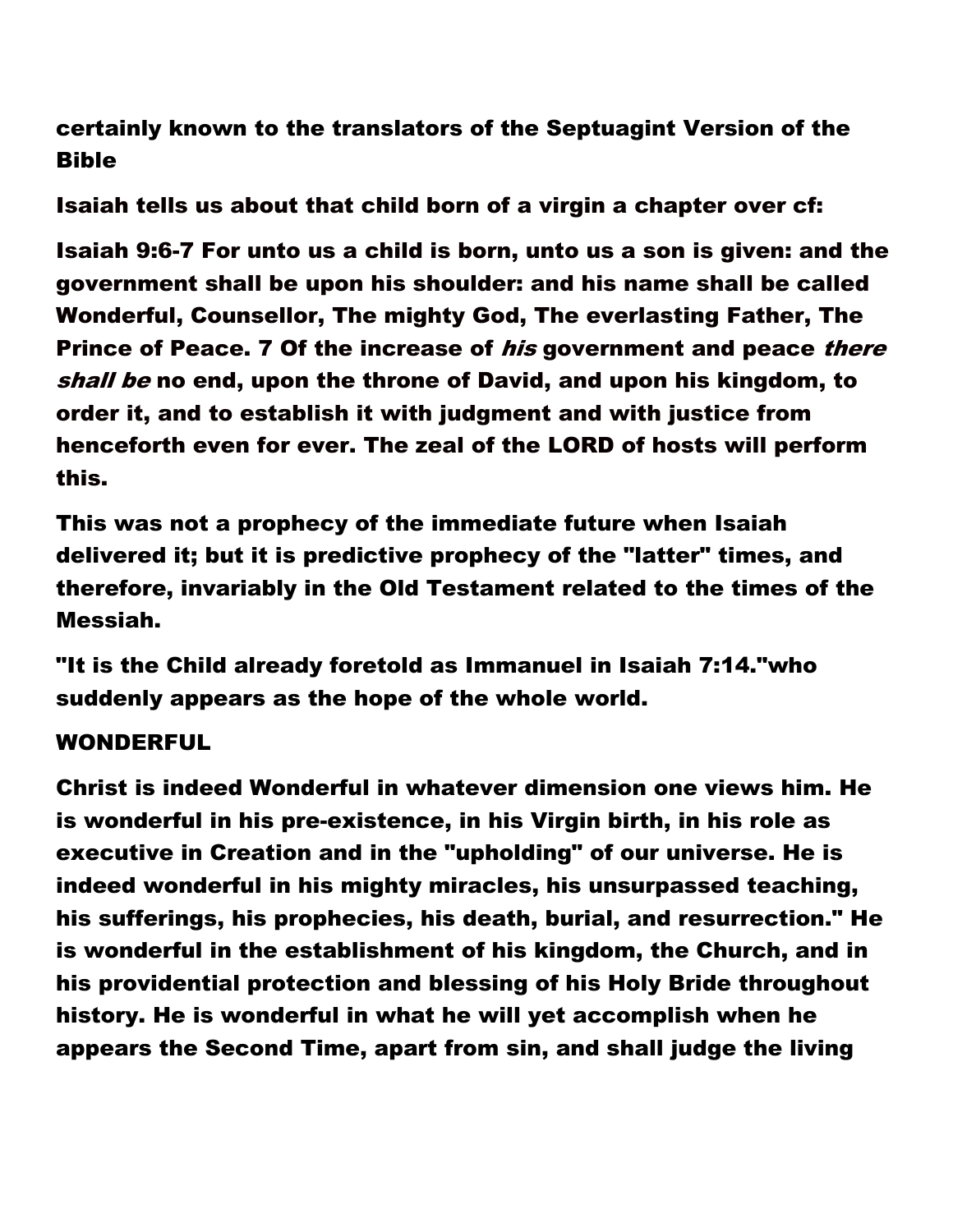and the dead, and assign to every man who ever lived his eternal destiny.

# COUNSELOR

When God said, "Let us make man in our own image," the most logical view places Christ in that Council as a member of the Godhead. What a Counselor!

# MIGHTY GOD

In the New Testament, the following texts refer to Jesus Christ Our Lord as "God."

John 1:1 "In the beginning was the Word, and the Word was with God, and the Word was God."

## EVERLASTING FATHER

Christ is called the "Author and Finisher" of our faith (KJV), and the author and protector of our faith (ASV) in Hebrews 12:2.

### PRINCE OF PEACE

When the angels announced his birth over the hills of Judaea, their first word was, "Glory to God in the highest. And on earth peace among men in whom he is well pleased (Luke 2:14)." Furthermore, the peace which the Lord gives is a glorious inner tranquillity that has no relation whatever to any turbulence on earth, whether general or personal.

Luke 1:28-38 And the angel came in unto her, and said, Hail, thou that art highly favoured, the Lord is with thee: blessed art thou among women.

29 And when she saw him, she was troubled at his saying, and cast in her mind what manner of salutation this should be.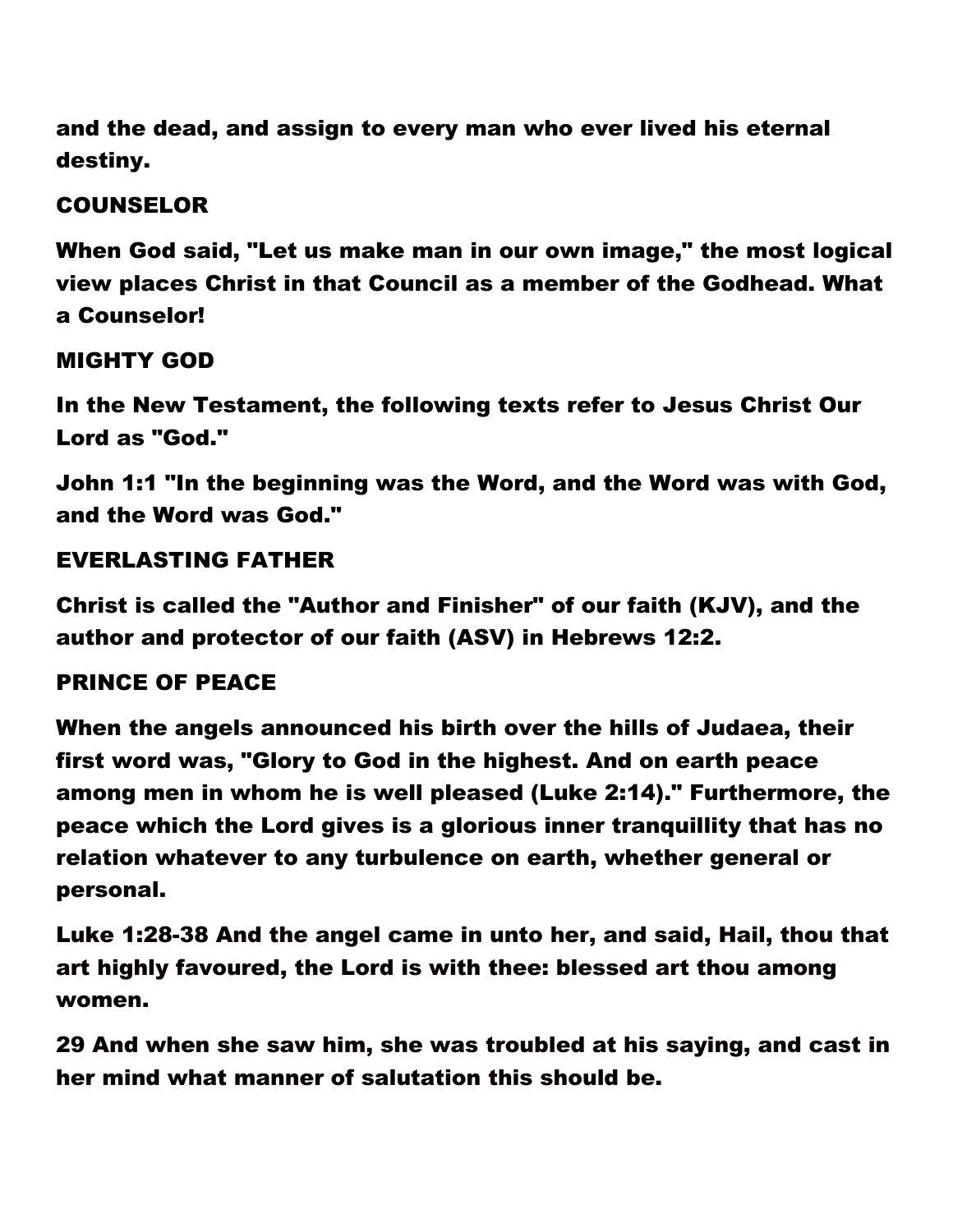30 And the angel said unto her, Fear not, Mary: for thou hast found favour with God.

31 And, behold, thou shalt conceive in thy womb, and bring forth a son, and shalt call his name Jesus.

32 He shall be great, and shall be called the Son of the Highest: and the Lord God shall give unto him the throne of his father David:

33 And he shall reign over the house of Jacob for ever; and of his kingdom there shall be no end.

34 Then said Mary unto the angel, How shall this be, seeing I know not a man?

35 And the angel answered and said unto her, The Holy Ghost shall come upon thee, and the power of the Highest shall overshadow thee: therefore also that holy thing which shall be born of thee shall be called the Son of God.

36 And, behold, thy cousin Elisabeth, she hath also conceived a son in her old age: and this is the sixth month with her, who was called barren.

37 For with God nothing shall be impossible.

38 And Mary said, Behold the handmaid of the Lord; be it unto me according to thy word. And the angel departed from her.

Mary is not meek & mild but a Godly woman with revolutionary faith

Luke 1:46-55 And Mary said, My soul doth magnify the Lord, 47 And my spirit hath rejoiced in God my Saviour. 48 For he hath regarded the low estate of his handmaiden: for, behold, from henceforth all generations shall call me blessed. 49 For he that is mighty hath done to me great things; and holy is his name. 50 And his mercy is on them that fear him from generation to generation. 51 He hath shewed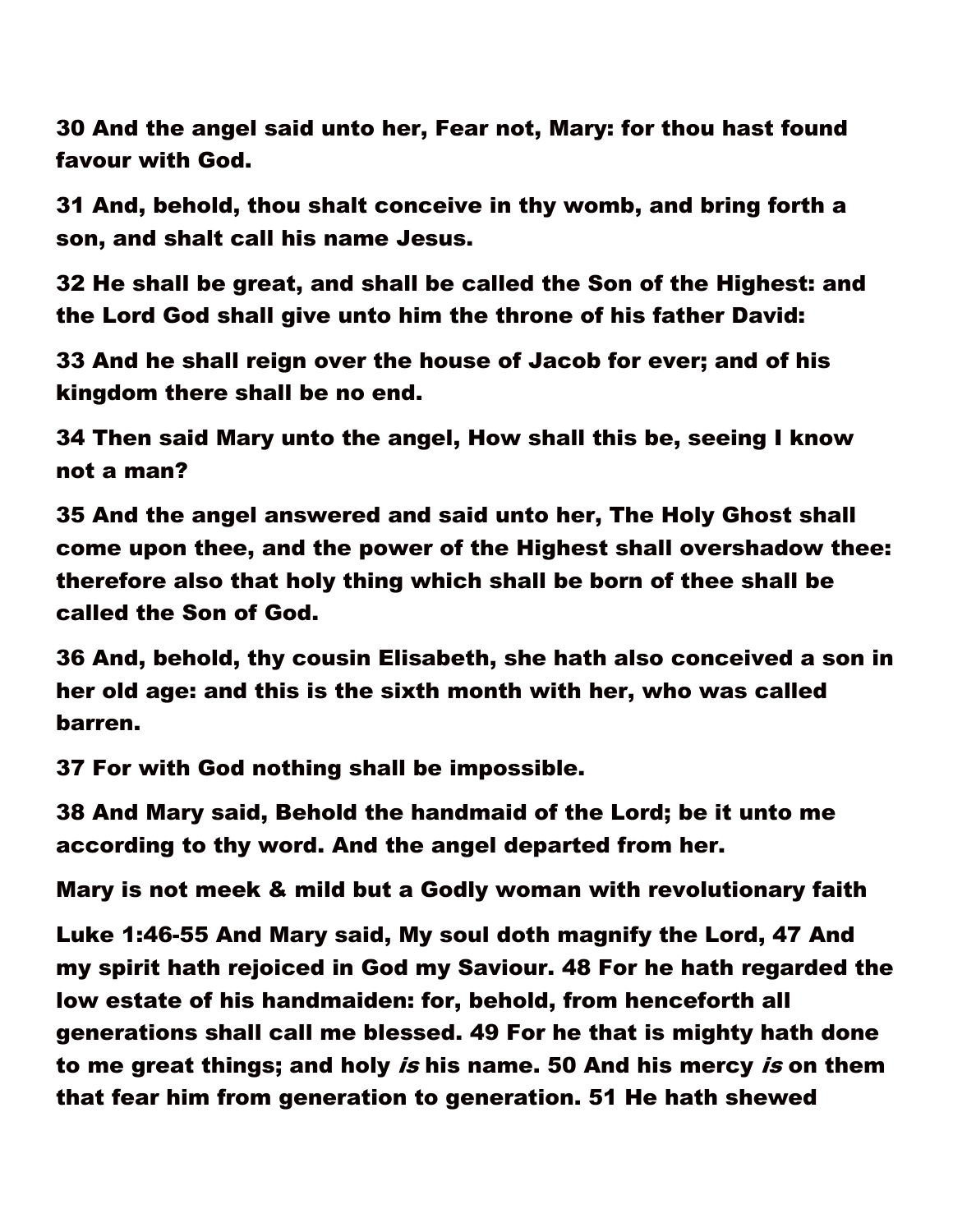strength with his arm; he hath scattered the proud in the imagination of their hearts. 52 He hath put down the mighty from *their* seats, and exalted them of low degree. 53 He hath filled the hungry with good things; and the rich he hath sent empty away. 54 He hath holpen his servant Israel, in remembrance of *his* mercy; 55 As he spake to our fathers, to Abraham, and to his seed for ever.

Other Jews had figured it out through the prophecies that the time was at hand for the Messiah the Son of God to be born

Luke 2:25-26 And, behold, there was a man in Jerusalem, whose name was Simeon; and the same man was just and devout, waiting for the consolation of Israel: and the Holy Ghost was upon him.

 $26$  And it was revealed unto him by the Holy Ghost, that he should not see death, before he had seen the Lord's Christ.

Luke 2:36 And there was one Anna, a prophetess, the daughter of Phanuel, of the tribe of Aser: she was of a great age, and had lived with an husband seven years from her virginity;

37 And she was a widow of about fourscore and four years, which departed not from the temple, but served God with fastings and prayers night and day.

38 And she coming in that instant gave thanks likewise unto the Lord, and spake of him to all them that looked for redemption in Jerusalem.

Dead Sea Scrolls 4Q 246

Column 1

9. He will be called son of the great God by His name he shall be designated.

Column 2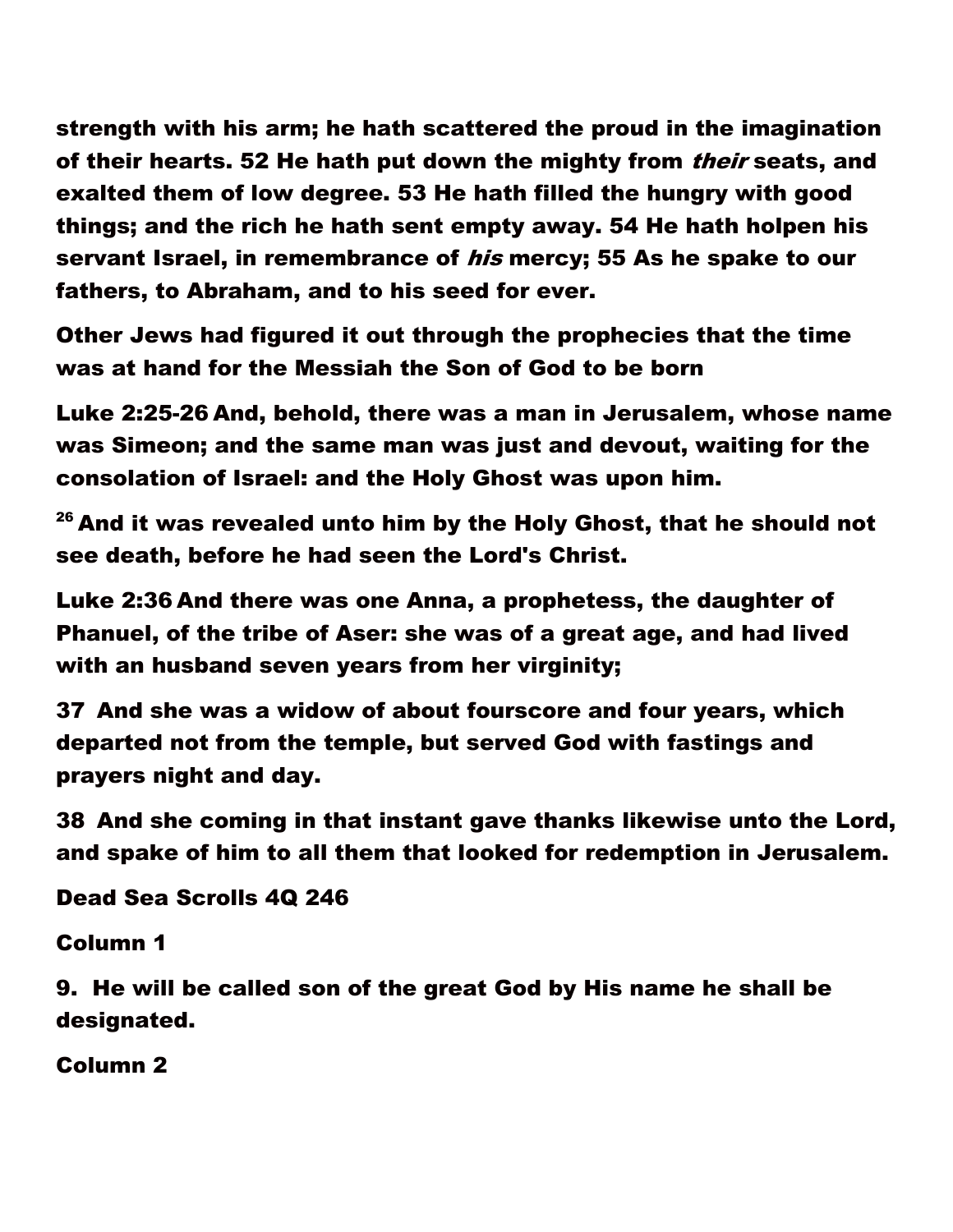1. He will be called the Son of God; they will call him the son of the most high. Like the shooting stars. 2. That you saw. Thus will be their kingdom. They will rule for a given period of years upon 3. The earth, and crush everyone. People will crush people and nation will crush nation 4. Until the people of God arise (resurrection) and causes everyone to rest from the sword. 5. His kingdom will be and eternal kingdom, and he will be righteous in all his ways. He will judge the earth in righteousness, and everyone will make peace. The word shall cease from the earth, and every nation shall bow down to Him.

#### Messiah of Heaven & Earth (4Q521)

The following two fragments from the Dead Sea Scrolls are both from cave 4.

In 4Q521 the Messiah will raise the dead and preach glad tidings.

1. The Heavens and the earth will obey His Messiah … 2. He will not turn aside from the Commandments given to the Saints.3. Take strength in His service, (you) who seek the Lord. 4. Shall you not find the Lord in this, all you who wait patiently in your hearts? 5. For the Lord will visit the Saints *Hassidim (HAS-si-dim*) and the Righteous Zaddikim (Zad-di-KEEM) will He call by name. 6. Over the Meek will His Spirit hover, and the Faithful will He restore by His power. 7. He shall glorify the Saints (*Hassidim*) on the Throne of the Eternal Kingdom. 8. He shall …

9. Forever will I cling (to Him...), and (I will trust) in His mercy Hesed (HA-sed) (or 'Grace') …

12. … then He will heal the sick, resurrect the dead, and to the Meek announce glad tidings. (exact verbal Parallel) with Matthew 11:4-5 He will lead the Righteous; He will shepherd them;

Messianic Leader NASI – 4Q285)